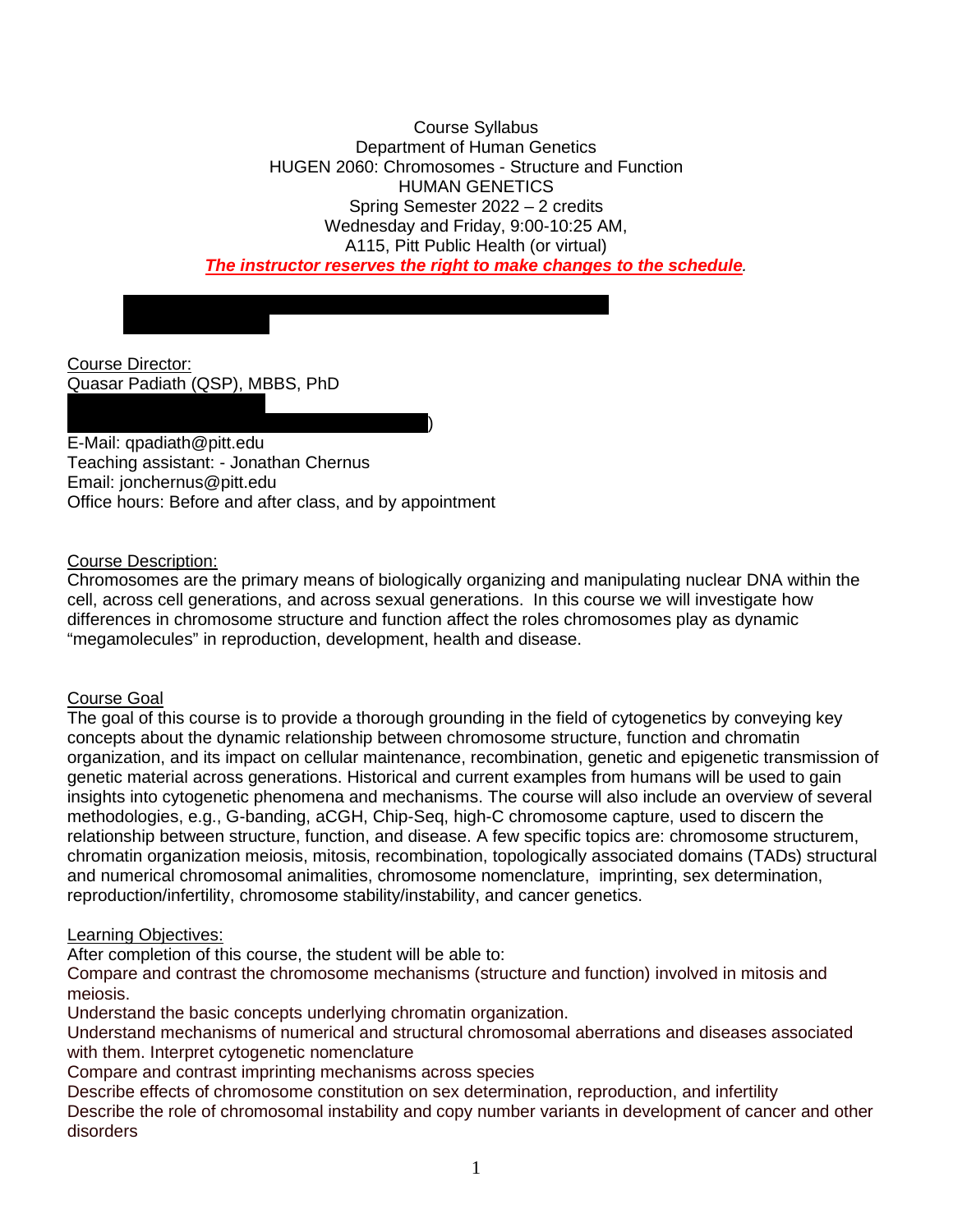Teaching Philosophy:

This course emphasizes active participation, critical thinking, and continued learning. Because we all know different things and have experienced different events, all questions and viewpoints are encouraged and respected in the classroom and within groups. Science advances by observing, questioning, listening, and discussing.

Texts:

Thompson & Thompson *Genetics in Medicine, (GM), Eighth Edition* \*\*Available online free for University of Pittsburgh from ULS & HSLS\*\* <https://www.clinicalkey.com/#!/browse/book/3-s2.0-C2009059798X>

SL Gersen, MB Keagle. *The Principles of Clinical Cytogenetics (PCG)*. 2013 SpringerLink On Canvas and Box \*\*Available online free for University of Pittsburgh from ULS & HSLS\*\*

This text is older, but it will provide background for some basic information.

Additional articles and handouts will be posted on Canvas

#### Grading:

The grading for this course is based on multiple assignments, quizzes, in-class activities, and two exams. Your grade for the course is based upon your work as follows:

| Assignments/Quizzes                        | 30 <sup>%</sup> |
|--------------------------------------------|-----------------|
| Midterm exam                               | .30%            |
| Final exam.                                | 30 <sup>%</sup> |
| Class participation (attendance/questions) | 10%             |

*Except for the exams and quizzes*, students may help each other to achieve the best work you are capable of producing. Working with one another to achieve mastery will help you learn the material with greater ease and enjoyment.

Grading scale:

 $94 - 100\% = A$  $90-93% = A$  $87-89\% = B+$  $84 - 86\% = B$  $80 - 83\% = B$  $70 - 79\% = C$ Below  $70% = F$ 

Homework

Several homework assignments or in-class activities will be assigned throughout the semester. Students are encouraged to work cooperatively, but each student must submit their own work, unless advised otherwise. Homework assignments will be assessed for completeness and effort. Late homework assignments will not be accepted unless the instructor gives prior approval. All homework assignments will be posted on Courseweb.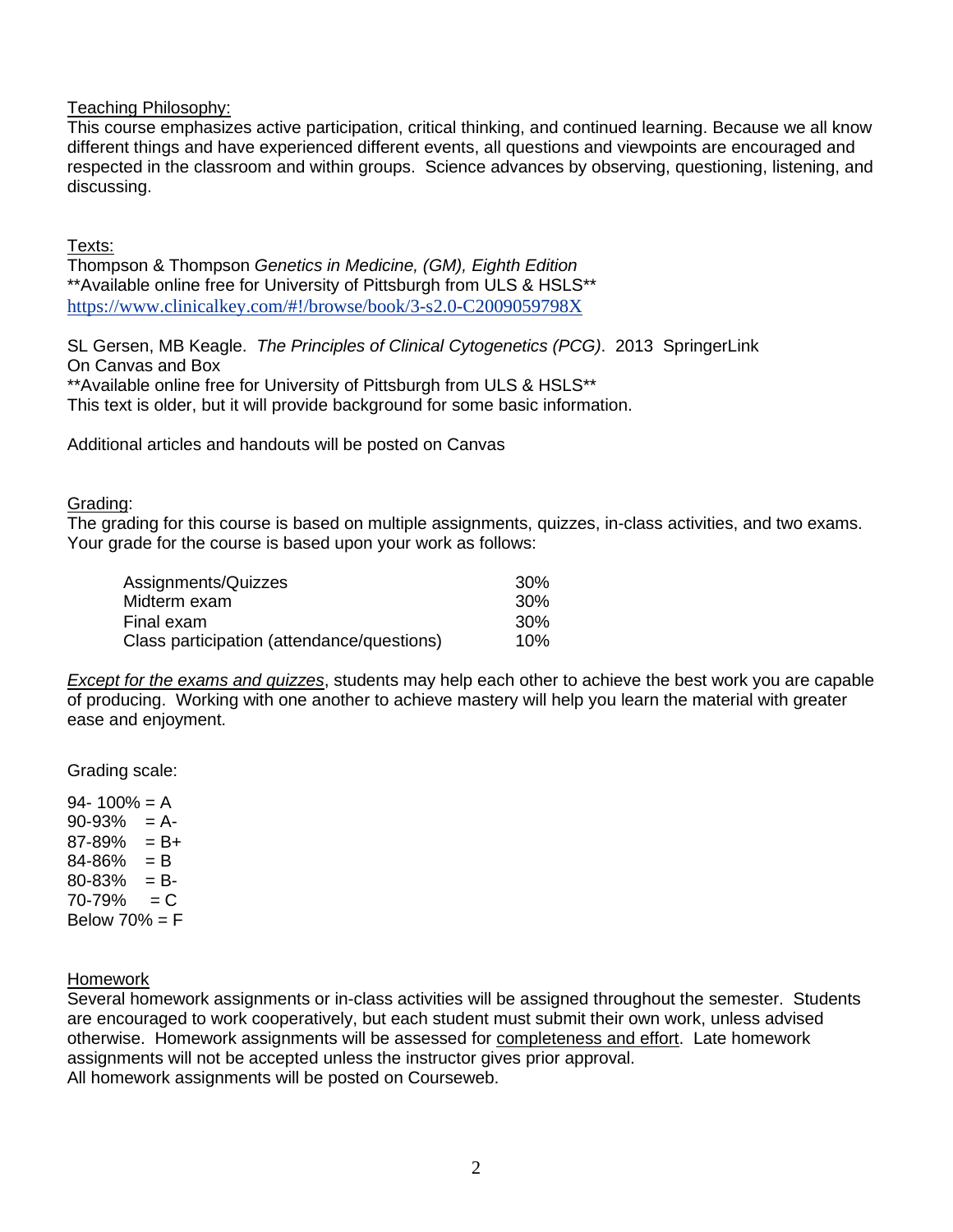## **Course Agenda**

Guest lecturers for the course are listed below and noted on the course schedule by their initials.

Guests Lecturers: Melanie Babcok (MB), Ph.D., DABMGG Mahmoud Aarabi (MA), M.D., Ph.D. Svetlana Yatsenko (SY), M.D. Marie DeFrancis (MDF), M.D., Ph.D. Patricia L. Opresko, (PLO), Ph.D. Phuong L. Mai, (PLM), M.D.

**Class Schedule**: Wednesday and Friday, 9:00-10:25 AM, A115 (or virtual), Pitt Public Health

| Date                       | Topic                                                                                                        | Lecturer  | GM, PCG<br>Chapters;<br>Readings are<br>online |
|----------------------------|--------------------------------------------------------------------------------------------------------------|-----------|------------------------------------------------|
|                            | <b>Schedule Topics Subject to Change</b>                                                                     |           |                                                |
| <b>Jan 12</b><br>(Virtual) | Introduction to course; history of chromosomes,<br>Chromosome facts and structure, Chromatin<br>organization | QSP       | PCG-1,2 &<br>$GM-2$                            |
| Jan 14<br>(Virtual)        | Centromere, Telomeres, TADs                                                                                  | QSP       | $PCG-2$ &<br>GM-2,<br>Readings                 |
| <b>Jan 19</b><br>(Virtual) | Intro to cell cycle, Mitosis                                                                                 | QSP       | GM-3,<br>Readings                              |
| <b>Jan 21</b><br>(Virtual) | Meiosis, Recombination                                                                                       | QSP       | $GM-3$ &<br>PCG-2                              |
| <b>Jan 26</b><br>(Virtual) | Recombination, numerical abnormalities                                                                       | <b>MB</b> | <b>PCG-8 &amp;</b><br>$GM-5,6$                 |
| <b>Jan 28</b>              | Chromosome rearrangement-Structural<br>abnormalities                                                         | <b>MB</b> | <b>PCG-9 &amp;</b><br>$GM-5,6$                 |
| Feb <sub>2</sub>           | Contiguous gene deletions                                                                                    | <b>MB</b> | <b>PCG-9 &amp;</b><br>$GM-5,6$                 |
| Feb 4                      | Nomenclature/in-class exercises                                                                              | <b>MA</b> | PCG-3, ISCN<br>(2020)                          |
| Feb 9                      | Catch-up/Follow-up/Review                                                                                    |           | Readings                                       |
| Feb 11                     | <b>Exam 1</b> (covers material through Feb 9)                                                                |           |                                                |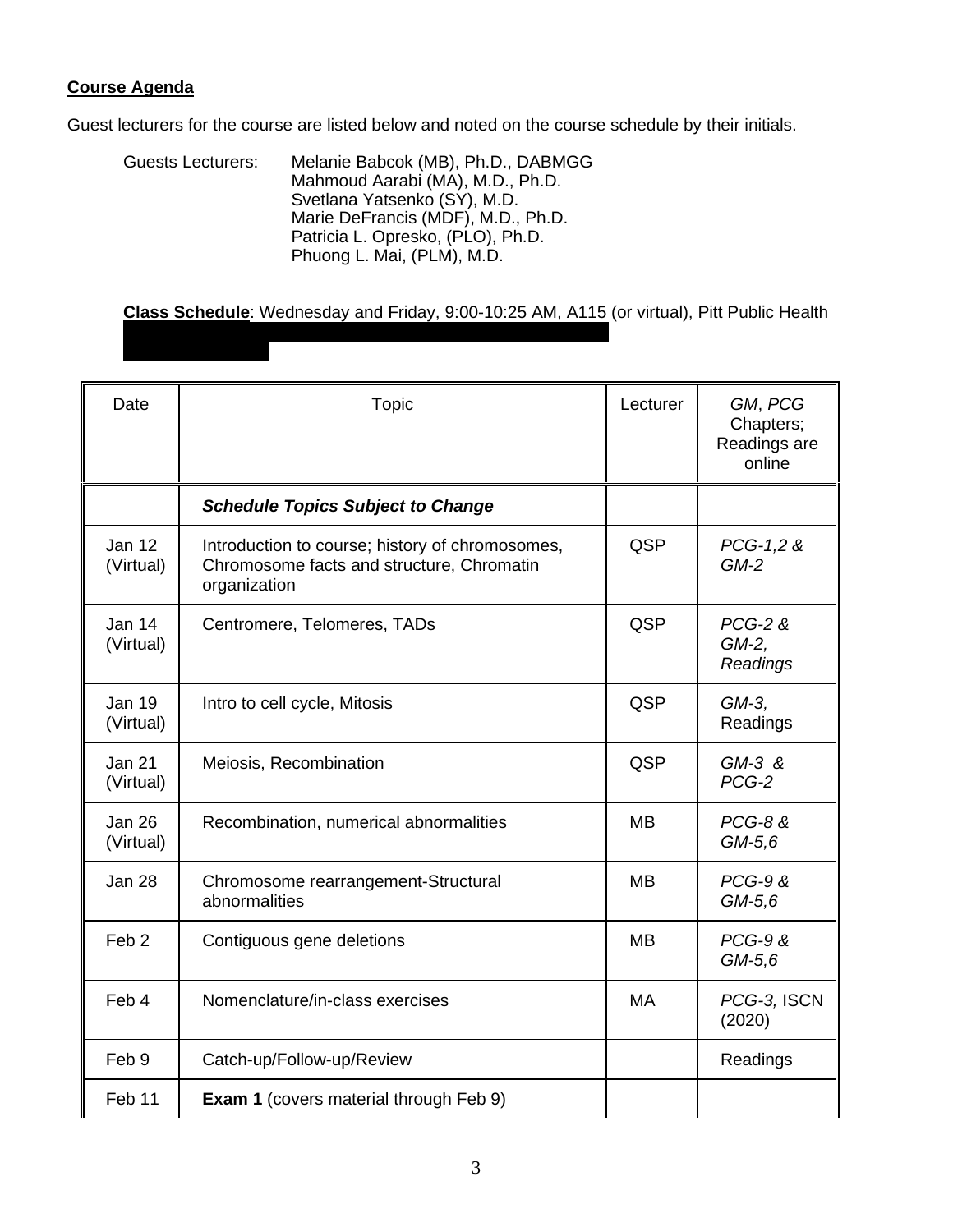| Date                   | <b>Topic</b>                                                                                                                                                                  | Lecturer   | GM, PCG<br>Chapters;<br>Readings are<br>online |
|------------------------|-------------------------------------------------------------------------------------------------------------------------------------------------------------------------------|------------|------------------------------------------------|
| Feb 16                 | Prenatal testing-Detection of chromosomal<br>abnormalities                                                                                                                    | <b>SY</b>  | Readings                                       |
| Feb 18                 | Sex determination/Dosage compensation and<br>disorders                                                                                                                        | <b>SY</b>  | PCG-10 &<br>$GM-6$                             |
| Feb <sub>23</sub>      | Epigenetics/Uniparental disomy/Imprinting -XCI<br>development                                                                                                                 | <b>SY</b>  | PCG-10, 20<br>& GM-6                           |
| Feb <sub>25</sub>      | Fragile $X - A$ family of disorders                                                                                                                                           | <b>MDF</b> | PCG-19 &<br>$GM-7$                             |
| Mar <sub>2</sub>       | Chromosomal abnormalities in hematological<br>cancers                                                                                                                         | <b>MA</b>  | PCG-15,<br>Readings                            |
| Mar 4                  | DNA Repair Defects; Chromosomal Breakage<br>Syndromes; Cancer Predisposition                                                                                                  | <b>PLO</b> | Readings                                       |
| Mar 9                  | <b>SPRING BREAK</b>                                                                                                                                                           |            |                                                |
| Mar 11                 | <b>SPRING BREAK</b>                                                                                                                                                           |            |                                                |
| <b>Mar 16</b><br>$-PM$ | Cancer Genetics 1. The Basics: Oncogenes/Tumor<br>suppressor genes/ Mismatch Repair Genes/ DNA<br>Repair Genes/ Inherited Cancer Predisposition.                              | <b>PLM</b> | Readings                                       |
| Mar18                  | Cancer Genetics 2. More in depth of cancer<br>genetics<br><b>Familial Cancer Syndromes, and Predisposing</b><br>Genes. Family History Essentials, Counseling, and<br>Testing. | <b>PLM</b> | Readings                                       |
| Mar 23                 | Catch-up/Follow-up/Review                                                                                                                                                     |            |                                                |
| <b>Mar 25</b>          | <b>FINAL EXAM</b> - In person                                                                                                                                                 |            |                                                |

# **Diversity:**

The University of Pittsburgh Graduate School of Public Health considers the diversity of its students, faculty, and staff to be a strength and critical to its educational mission. Pitt Public Health is committed to creating and fostering inclusive learning environments that value human dignity and equity. Every member of our community is expected to be respectful of the individual perspectives, experiences, behaviors, worldviews, and backgrounds of others. While intellectual disagreement may be constructive, no derogatory statements, or demeaning or discriminatory behavior will be permitted.